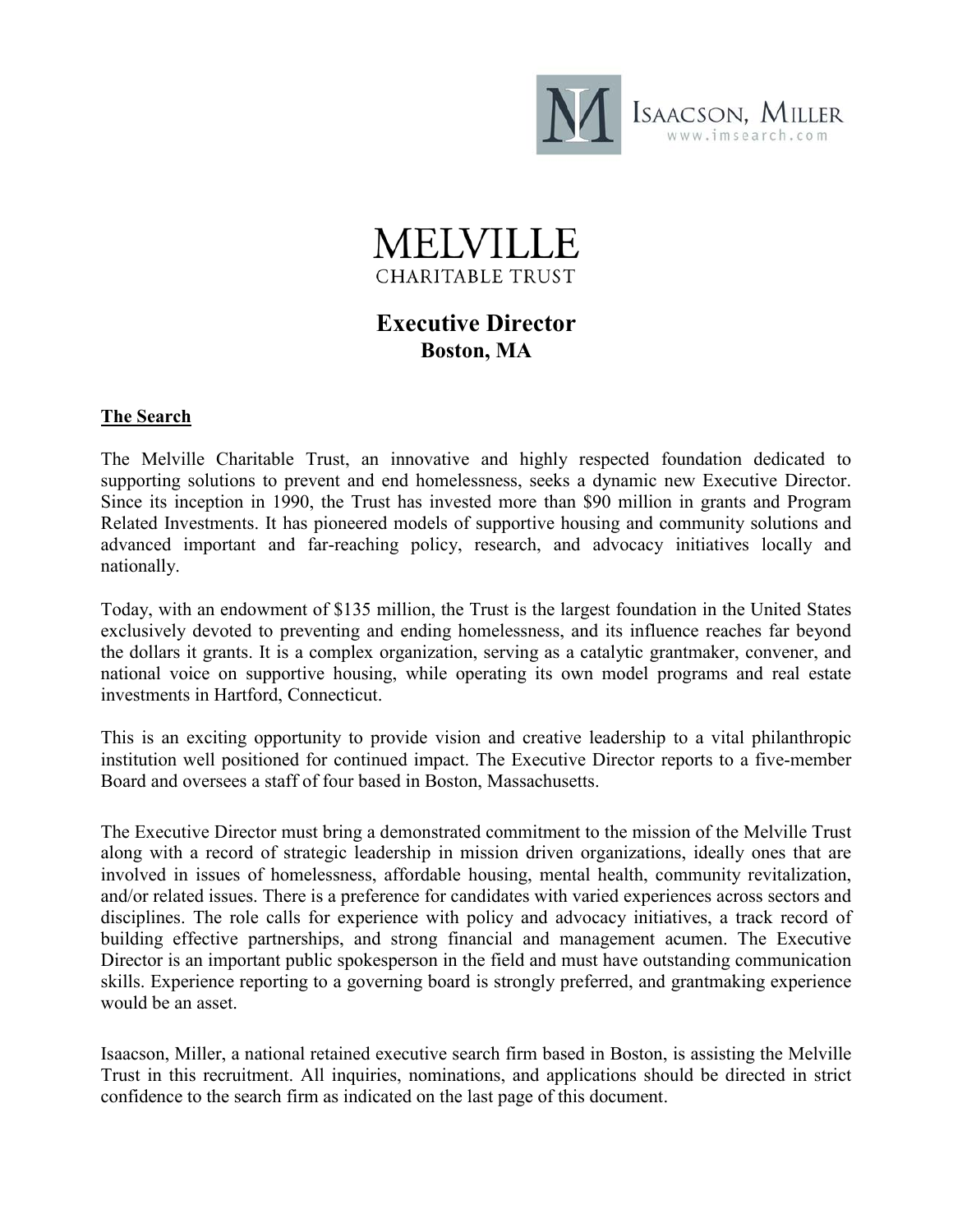# **Background**

The Melville Charitable Trust was established in 1990 by the estate of Dorothy Bigelow Melville. Although Mrs. Melville placed no specific strictures on how the funds of the Trust should be devoted, its founding board – under the leadership of Mrs. Melville's son Frank Melville – identified homelessness as its initial focus. Over the more than two decades since then, the Trust has sustained this singular focus, with the conviction that homelessness is a solvable social issue and that safe, accessible, and affordable housing is an indispensable part of the solution. To date, the Trust has focused primarily on providing housing with services, "supportive housing," believing it is a smart, humane, and cost-effective way to fight homelessness. It has become one of the leading local and national voices for supportive housing as a solution to homelessness and has made great strides in helping make the case to policymakers and communities nationwide.

# **Connecticut Activities**

The Melville Trust first began its work in Connecticut – its "petri dish" – by working to develop supportive housing programs in Connecticut that could serve as models throughout the country. In 2003, through real estate investments and program development, the Trust took a hands-on approach to addressing the causes and symptoms of poverty in the Frog Hollow neighborhood of Hartford, Connecticut – a community within several blocks of the Connecticut State Capitol that has long suffered from disinvestment and lack of opportunity. The Trust's investments, both grants and Program Related Investments (PRIs), have resulted in greatly improved local capacity and sustained neighborhood stabilization. Today Frog Hollow boasts an acclaimed fine dining restaurant, over 100 renovated units of affordable housing, a year-round farmer's market, a performing arts space with artists' studios, and most recently a social enterprise training kitchen and café, which serves as a catering and retail sales business for the community and beyond.

The Trust itself currently holds four separate real estate-based PRI's in Frog Hollow, each separately incorporated. These are: 1) the Lyceum, a historic 16,000 sq. ft. building which the Trust purchased and renovated as a home for conferences and educational programs; 2) New Song (the Billings Forge Complex) with residential and commercial space; 3) New Deal, consisting of six multi-family houses; and 4) Firebox, the restaurant located within the Billings Forge Complex. The Trust also created and incorporated a property management company which is currently inactive, replaced by a third party company on contract to the LLCs. The nonprofit Partnership for Strong Communities, a Connecticut policy advocacy and research organization founded and largely supported by the Melville Trust, operates from offices in the Lyceum and manages the facility's programming and operations. The nonprofit Billings Forge Community Works, similarly founded and supported by the Trust, operates the education, arts, and farmers market programs from its offices at Billings Forge.

Management of the Trust's PRI's in Connecticut is complex and hands-on, requiring significant oversight by the staff of the Foundation. The Trust is currently examining how best to oversee and structure these investments in the future to ensure their efficient management and maximum impact and to free Melville Trust staff time for other endeavors.

In Connecticut, the Trust has also provided major, sustained operating support for such organizations as the Connecticut offices of the Corporation for Supportive Housing and the National Alliance on Mental Health, Connecticut Legal Services, and Connecticut Voices for Children, in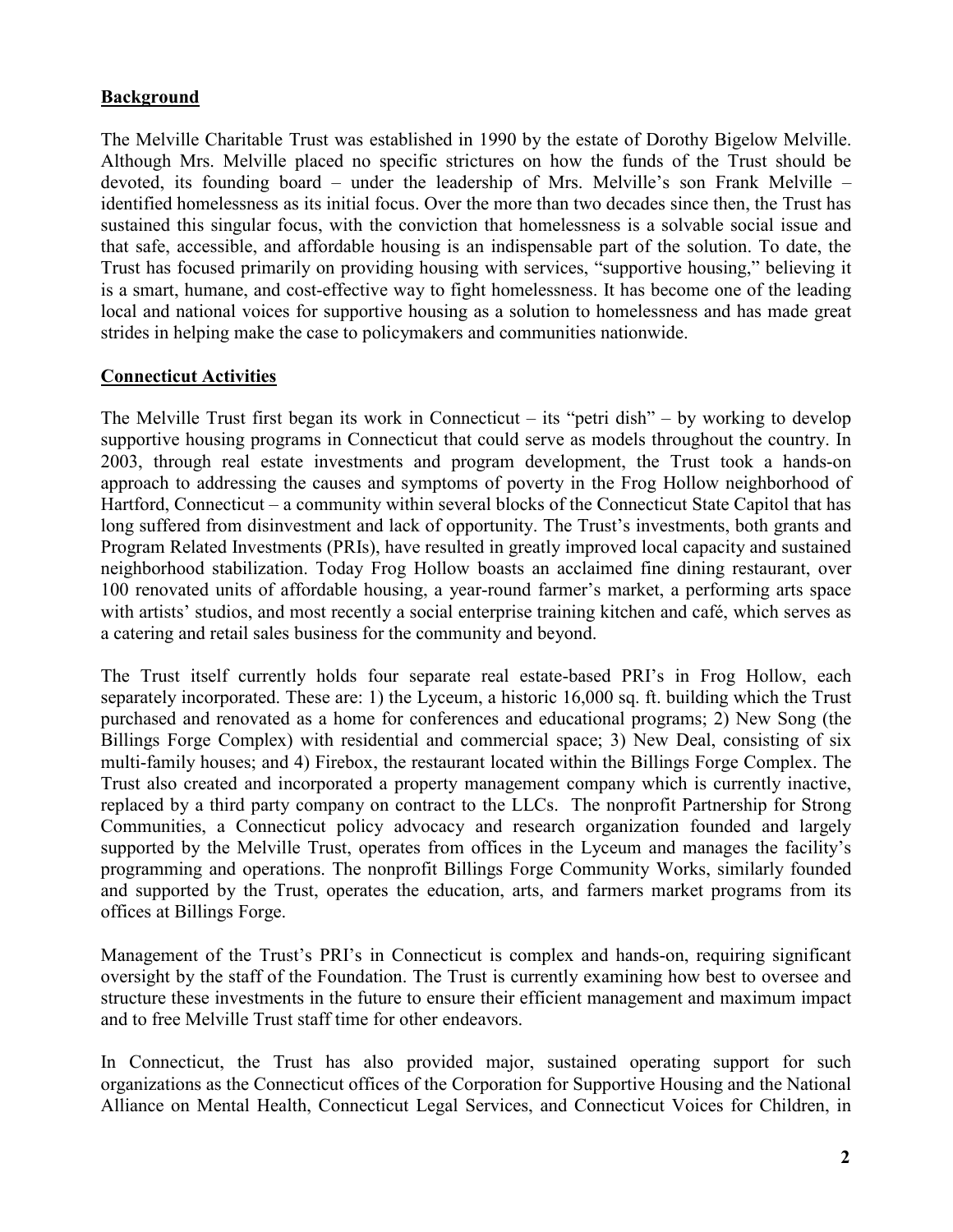addition to the Partnership for Strong Communities, which was founded by the Trust and traditionally chaired by the Trust's Executive Director. This highly effective network of organizations has been instrumental in Connecticut, helping it become a national exemplar of state homeless policy.

#### **National Activities**

Early on, the Melville Trust recognized that local philanthropy, in this particular case in Connecticut, could not be the sole source of funding for the creation of supportive housing. It was clear that federal as well as state government had major roles to play in creating housing opportunities for the most vulnerable. As a result, funding national advocacy, education, and technical assistance increasingly became a critical piece of the Trust's strategy. Today, the Foundation engages with such national partners as the Corporation for Supportive Housing, Technical Assistance Collaborative (TAC), National Low Income Housing Coalition, and the National Alliance to End Homelessness. These collaborations have promoted the development of hundreds of thousands of units of supportive housing for chronically homeless and for disabled individuals and have spurred major and innovative state and federal legislation to address the housing crisis faced by millions of low-income people. For example, in January 2011 the Frank Melville Supportive Housing Act, conceptualized and promoted by Trust grantees, was signed into law by President Obama. This Act authorized up to \$1.5 billion in expenditures to support affordable supportive housing and community integration for low-income people with disabilities.

In 2004, the Trust helped to create Funders Together to End Homelessness as a philanthropic affinity group. The group incorporated as an independent nonprofit organization in 2010, housed at the Melville Trust, with a Trust member on its board. Today, Funders Together is rapidly building a membership base of foundations and corporations across the country dedicated to building "a national network of funders who are committed to solving homelessness through leadership, education, and advocacy; strategic collaboration and grantmaking; and effective promotion and replication of best-practice models in their communities and across the nation."

Through its comprehensive approach, the Melville Trust has been effective beyond its expectations in changing public thinking about the ways to consider and end homelessness. Its conscious strategy has been to move policy, decision making, and the structure of government and philanthropy away from emergency palliative responses and toward proven, lasting, and cost effective alternatives. It intends to continue to support innovations at the local, state, and federal level. Working with an expanding network of like minded grantmakers, the Trust looks to a future where philanthropy's investments will be significantly leveraged by improved public systems that permanently end homelessness as it is known today.

#### **Organization and Finance**

The Melville Trust is a registered New York charity, with the Bank of America as Trustee. Decisions are made by a five-member Board, including two members of the Melville family. The Board meets quarterly and members serve on the boards of some of the Trust's grantees**.**

The Trust's office is currently located in Boston, MA and it also maintains a meeting room at the Lyceum in Hartford, CT.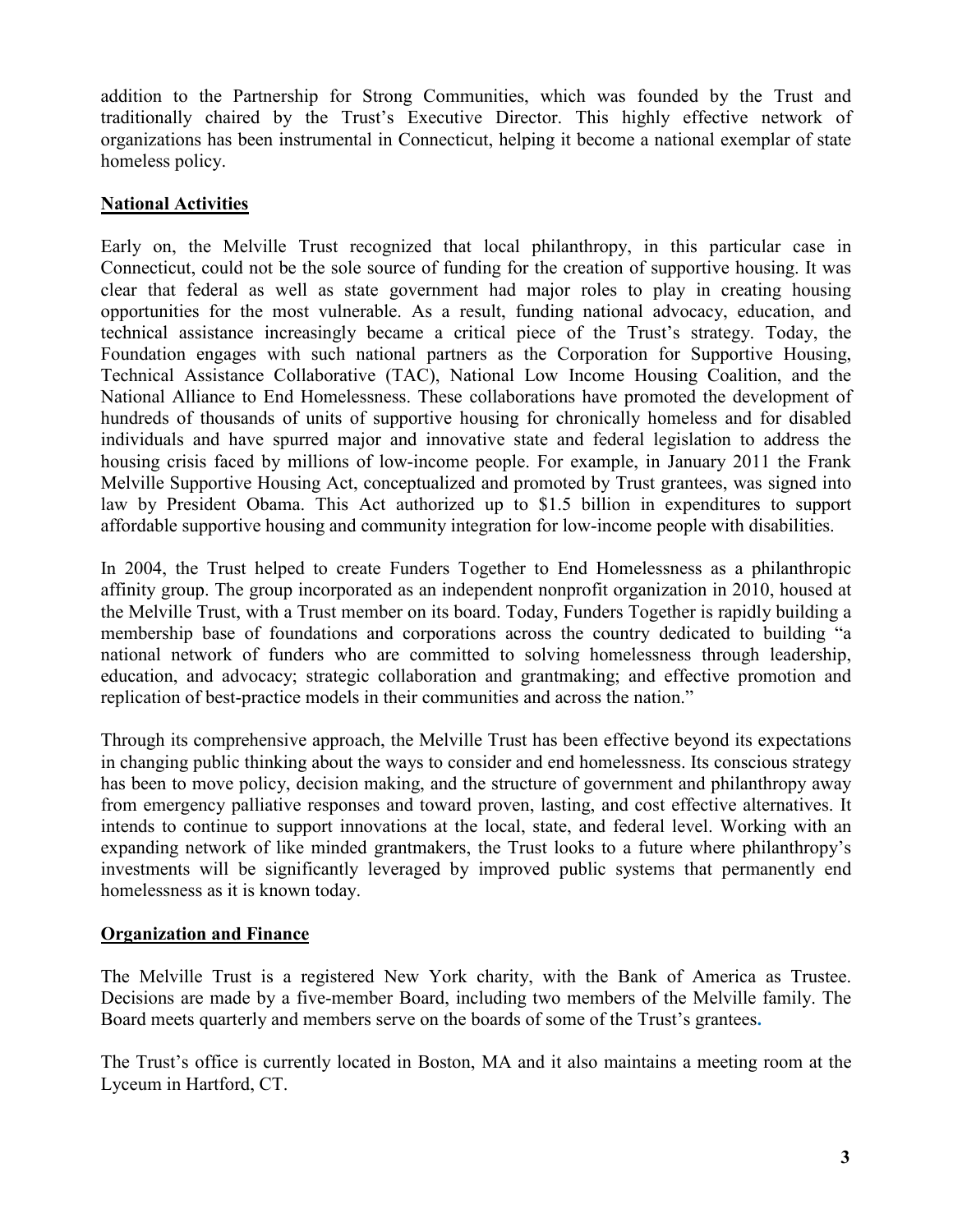The Trust has an annual operating budget of just under \$1 million and a staff of 5, including the Executive Director, who travel back and forth between Boston and Connecticut. Reporting directly to the Executive Director are the Chief Operating Officer, Senior Program Officer, Finance Specialist, and Executive Assistant. For its real estate investments, the Trust also works with a Connecticut-based property management company.

In 2011, the Trust made grants of \$5.3 million and PRI's of \$522,000 (consisting of additions to capital investments within the LLCs).

# **Leadership Transition**

For most of its history, the Melville Trust was led by G. Robert (Bob) Hohler, a bold and creative activist with a long career of public service. Hohler's unexpected death in June, 2011, was a great shock and loss to all who knew and worked with him and especially to his colleagues and partners at the Trust. Awarded the 2009 Distinguished Grantmaker of the Year by the Council on Foundations, Hohler was a mentor to countless foundation and nonprofit professionals. Under his innovative leadership, the Melville Trust was able to "punch above its weight" through its multiple roles as funder, collaborator, convener, advocate, social entrepreneur, and program manager.

Ann Woodward, the Trust's Chief Operating Officer, is currently serving as Interim Executive Director. She has chosen not to be a candidate for the permanent role.

Bob Hohler's successor at the Melville Trust will inherit a strong and vibrant organization, well positioned for its next era of leadership. Board and staff alike are justifiably proud of all that has been accomplished, and no one proposes a radical change in direction or purposes. Nevertheless, this leadership transition offers an exciting opportunity to step back and take a fresh look at the Trust's goals, funding strategies, and operations. Over time, the new Executive Director will be expected to lead the Board and staff in reflecting together on where the Foundation has been and where it might best focus its work in the future.

# **Executive Director**

The broad objectives for the Executive Director are as follows:

- Provide focused imaginative leadership to the Melville Trust so that it builds upon and continues its record of leveraged, innovative, and impactful philanthropy.
- Assess the Trust's current mix of activities and strategic relationships, including the challenge of serving in the dual role of grantmaker and operating foundation. Work with the Board to strike the right balance among local and national initiatives.
- Ensure that the Foundation stays agile and responsive to changing conditions, new trends, and unexpected challenges. With the Board and staff, explore the possibility of new focus(es) and partners for the Trust, now that the case for supportive housing as a solution to homelessness is widely accepted. Develop new initiatives, strategies, and partnerships that are as creative and successful as the best of the Foundation's past.
- Strengthen the Trust's use of strategic communication to further its goals and that of its grantees and stakeholders. Raise the visibility of the work and serve as an articulate credible spokesperson for the Trust, circulating widely.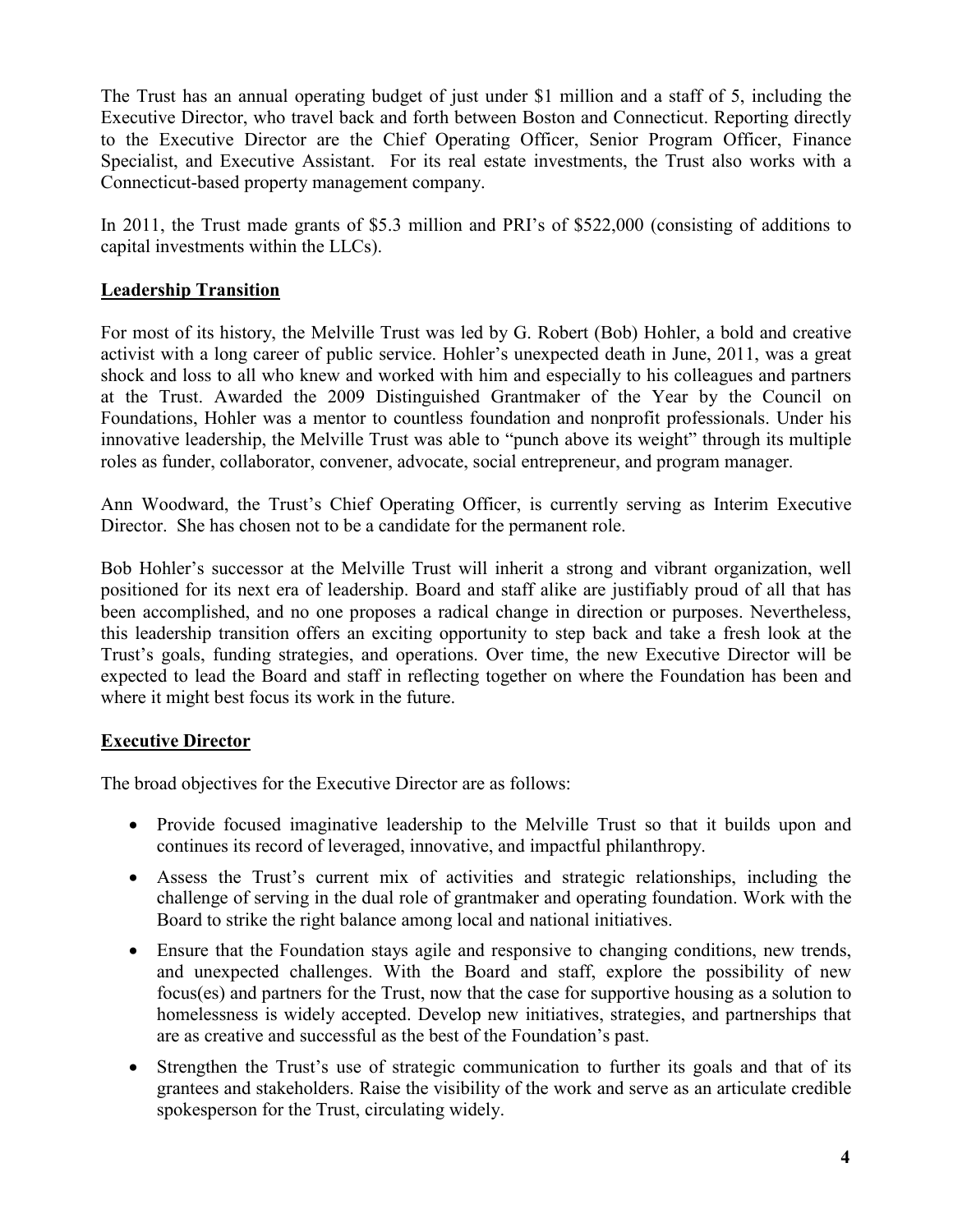- Create ever closer linkages between the Trust's Connecticut grantmaking and local social enterprise activities and its state and national advocacy efforts.
- Work closely with and help structure and inspire the work of the Board as it continues to evolve as a governance body and as new members are appointed. Keep Board members well informed about the Trust's ongoing activities and provide them with concise information to make sound decisions.
- Maintain, cultivate, and nurture strong strategic and collaborative relationships with national and Connecticut-based networks, partners, and organizations.
- Exercise sound fiscal and administrative management and work to ensure that resources are available for new programmatic opportunities. Ensure that all the Trust's activities comply with legal requirements.
- Retain, attract, and develop the strongest possible staff. Draw upon the considerable staff expertise already in place and assess what additional staffing may be required in the Trust's next phase of work. Provide strategic direction and counsel to staff directors at the Trustsponsored programs.
- Reinforce a culture of transparency, collaboration, open communication, accountability, and results.

# **Qualifications and Experience**

For this pivotal role, the Melville Trust seeks a leader with demonstrated and sustained commitment to working for the public good, most likely through a diverse career in nonprofit leadership. The greater and broader a candidate's knowledge of and experience in the field of ending homelessness and its causes, the better, and experience working across sectors and disciplines is preferred. A strong grasp of public policy is important as is an understanding of the role of the nonprofit community in driving change. Experience reporting to a governing board is strongly preferred and grantmaking experience would be an asset.

An ideal candidate will bring the following professional experiences and personal attributes:

- Passion and demonstrated commitment to the Melville Trust's mission to prevent and end homelessness.
- Track record of strategic leadership and effective management of a mission-driven organization, ideally during a time of opportunity and transition.
- Entrepreneurial spirit and drive. An eye for innovative opportunities and a willingness to take calculated risks coupled with a commitment to rigor, accountability, and outcome measurement.
- Excellent written and oral communication skills. Comfort with public presentation and service as a spokesperson.
- Experience developing policy and advocacy initiatives both locally and nationally, as well as pragmatic understanding of how to build a movement for progress and change. Strong networks and breadth of contacts in the policy and advocacy spheres.
- Demonstrated experience building and sustaining collaborative networks and alliances and